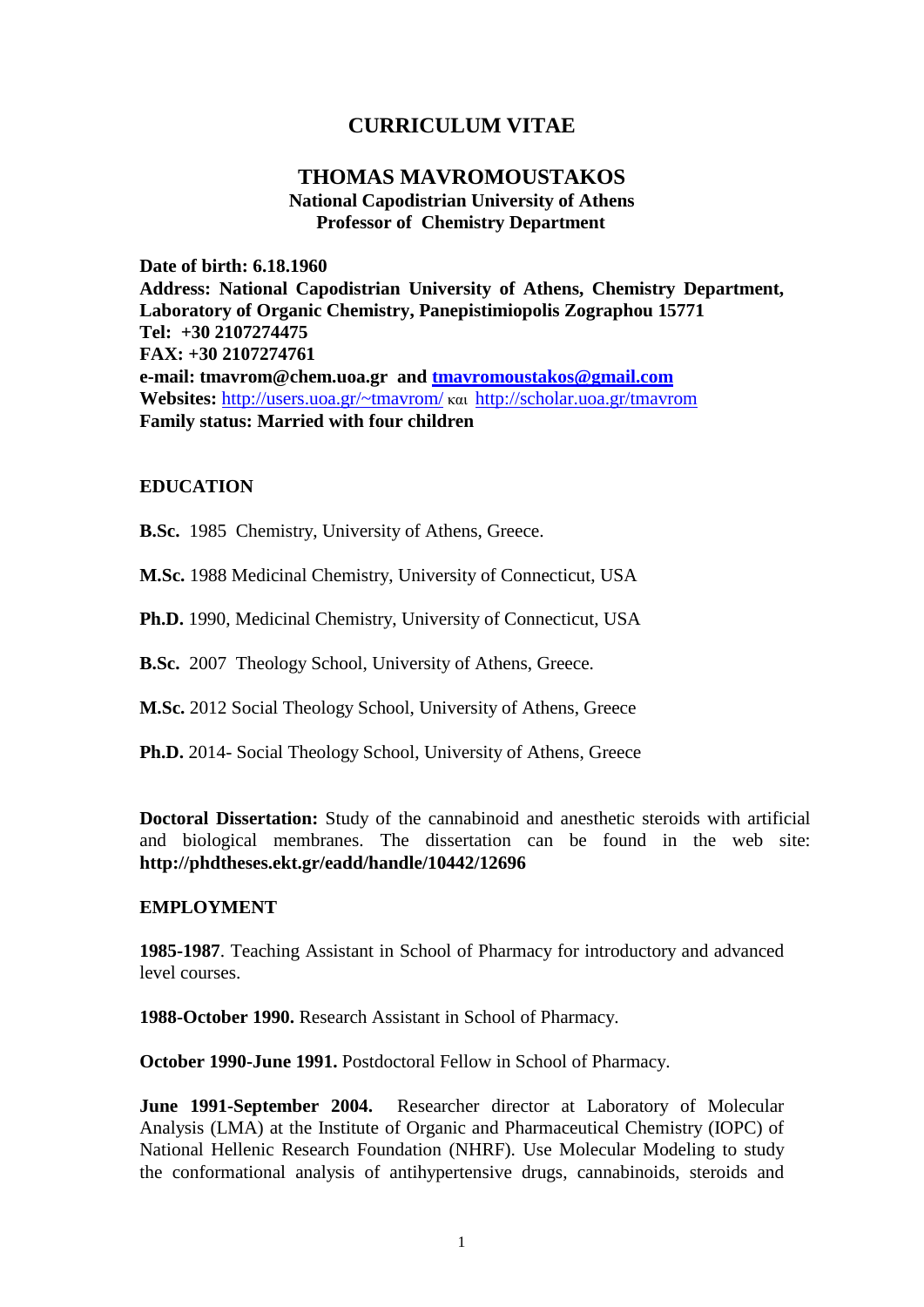other bioactive molecules. Perform NMR experiments both in solution and in solid state to study the conformational analysis of biologically active molecules and drug:membranes interactions. Use DSC as a complementary tool to study the thermal changes in membrane bilayers after the incorporation of drugs. Use the modern high technology infrastructure of the institute to collaborate and solve some of the research problems facing professors at Greek Universities. Such problems include structure determination of zeolithes, inorganic complexes and soil materials.

**September 2004-beginning of January 2005.** Visiting associate professor at the University of Cyprus (Chemistry Department). Teaching of Organic Chemistry laboratory and Medicinal Chemistry.

**January 2005-2007** Director of Laboratory of Molecular Analysis (LMA) at IOPC.

**2007-** Elected since 2007 a President of the new established Center of Applied Research and Technology of Nicosia, Cyprus.

**January of 2007-May of 2007.** Visiting associate professor at the University of Cyprus (Chemistry Department). Teaching of Organic Chemistry laboratory and Medicinal Chemistry.

**September 2007-2012.** Associate Professor at the Chemistry Department of Athens

**June 2012-** Full Professor at the Chemistry Department of Athens

**September 2016-June 2017** Sabbatical to work on teaching and doing research in New York College

#### **PUBLICATIONS 2020**

1. S. Kiriakidi, C. Chatzigiannis, C. Papaemmanouil, A.G. Tzakos, **T. Mavromoustakos**. Exploring the role of the membrane bilayer in the recognition of candesartan by its GPCR AT1 receptor. **Biochimica et Biophysica Acta** 1862, 183142 (2020).

2. A. Konstantinidi, M. Chountoulesi, N. Naziris, B. Sartori, Heinz Amenitsch, G. Mali, T. Čendak, M. Plakantonaki, I. Triantafyllakou, Theodore Tselios, C.Demetzos, D. D. Busath, **T. Mavromoustakos**, A. Kolocouris. The boundary lipid around DMPC-spanning influenza A M2 transmembrane domain channels: Its structure and potential for drug accommodation **Biochimica et Biophysica Acta** 183156 (2020).

3. A.K. Rossos, C.N. Bantia, A. Kalampounias, C. Papachristodoulou, K. Kordatos, P. Zoumpoulakis, **T. Mavromoustakos**, N. Kourkoumelis, S.K. Hadjikakou. pHEMA@AGMNA-1: A novel material for the development of antibacterial contact lens Materials Science & Engineering C 111, 110770(2020).

4. G. Leonis, E. Christodoulou, D. Ntountaniotis1, M. V. Chatziathanasiadou, **T. Mavromoustakos**, N. Naziris, M. Chountoulesi, C. Demetzos, G. Valsami, D. E. Damalas, A. G. Tzakos, N. S. Thomaidis, V. Karageorgos, G. Liapakis.